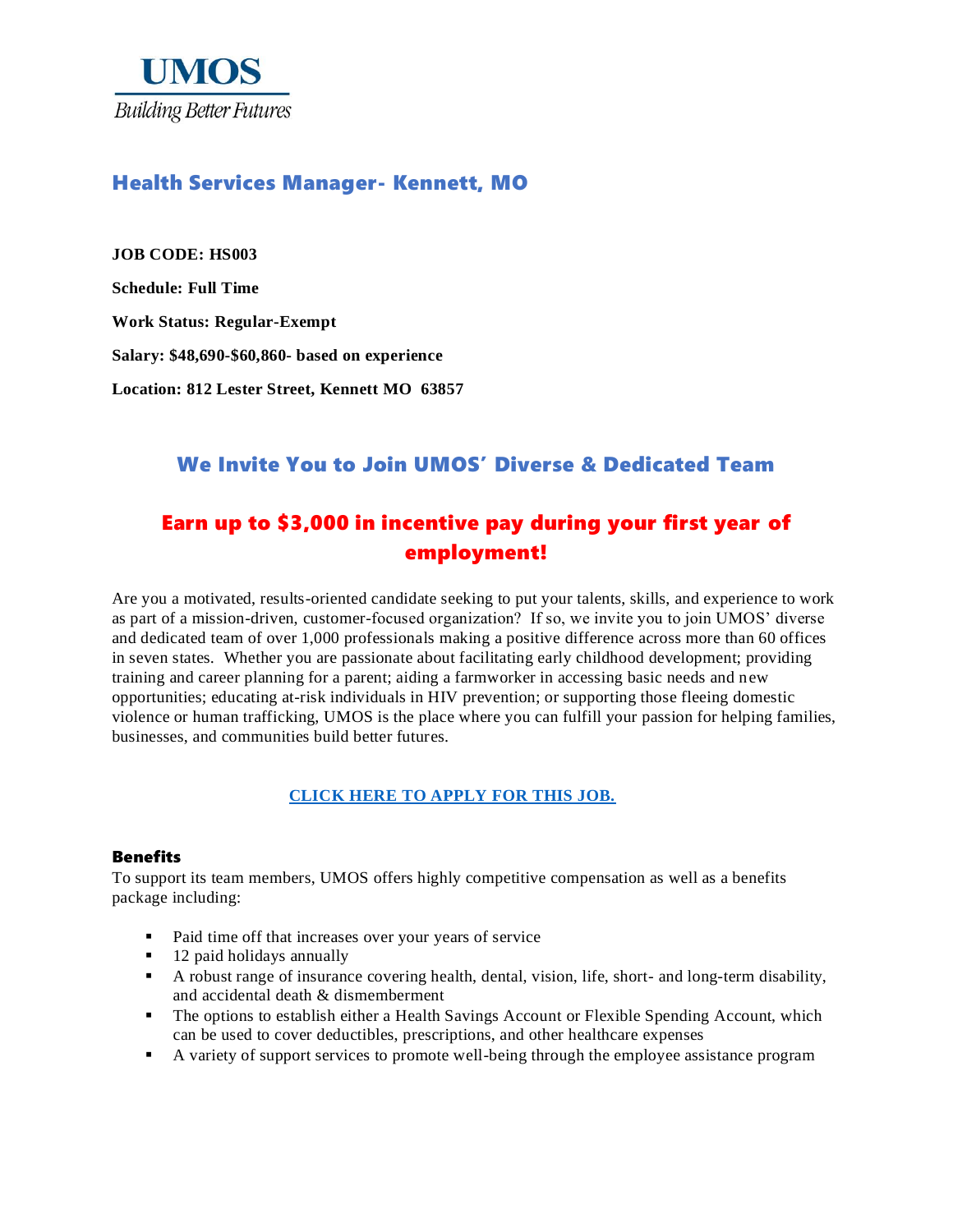

Retirement plan options, including 401(k) and Roth IRA, allowing you to make pre-tax or aftertax contributions. For those participating in the 401(k) Retirement Plan, UMOS annually contributes at least 3% of employees' eligible compensation

#### Diversity & Equal Opportunity

UMOS is proud to be an Equal Opportunity Employer, and encourages qualified candidates of all backgrounds to apply, irrespective of race, ethnicity, color, religion, sex, national origin, sexual orientation, marital status, disability, age, parental status, and military service, or any other status protected by federal, state, or local law. In fact, 78% of senior management positions are held by people of color and women.

# Make a positive impact on your community!

In this role, you will be responsible for planning, developing and coordinating the comprehensive health and safety services program that meets the needs of pregnant women, infant, toddlers, and pre-school children and their families in accordance with the Revised Head Start Performance Standards, Licensing Rules for Group Day Care Centers, local and state regulations. Responsible for the leadership, direction, and oversight in the areas of planning, development, and implementation of operational policies and procedures for health, including child medical, dental, mental health, and child nutrition for all children including those with disabilities. Implements the program's management systems and procedures; i.e., involving families, planning, communication, record keeping and reporting, ongoing monitoring and selfassessment. Works closely with the agency's Food Services personnel to ensure nutritious meals are served to the children, and families have input into meal planning.

#### Primary Responsibilities:

1. Responsible to develop effective systems that ensure the implementation of all Health functions as outlined in the Head Start Performance Standards (Child Development/Health Services Program Area) and maintains confidentiality of all health records.

2. Will work closely with the Nutrition/ USDA/CACFP personnel to ensure implementation of the nutrition program for all children enrolled and assist coordinating and teaching staff in implementing a health/nutrition education and safety curriculum obtaining input from other staff and parents. 3. Ensure the determination of child's health status within timelines mandated by the Head Start Performance Standard and schedule comprehensive screenings within forty-five (45) days and ninety (90) days and implement follow-up treatment services, as necessary.

4. Responsible to develop systems that ensure the timely delivery of all mandated health services to children and their families and assures that all children maintain up-to-date age-appropriate schedule of Well-Child Visit and ensure there is follow-up treatment for all health problems detected on enrolled children.

5. Assist center level coordinating personnel in the review, evaluation and interpretation of health records to determine appropriate health services and participates in staffing of children and is responsible for all health recommendations IEP/IFSP meetings as requested.

6. Ensures the maintenance of individual health records of all children and maintains a health tracking system and analyzes Family Data Base systems Health Reports such Child PLUS and follow-up or through on identified needs.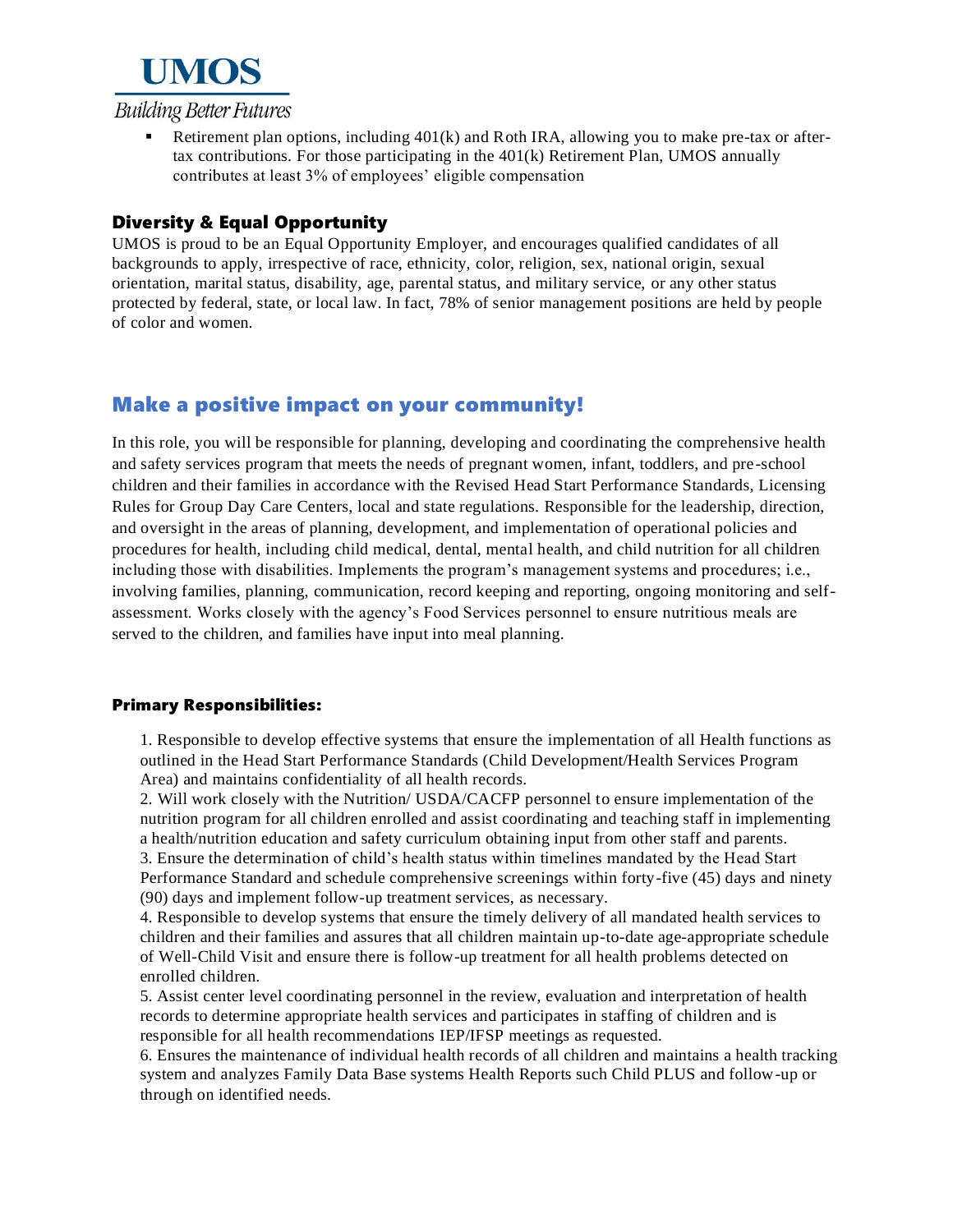# **UMOS Building Better Futures**

7. Completes all written reports necessary i.e., monthly reports, Program Information Report. 8. Work with Family Services personnel to inform parents regarding the health/nutrition problems of their children, designs and conducts health/nutrition education for parents and staff and develop Individual Health Care Plans as needed.

9. Develops a list of local health/nutrition resources and establishes working relationships with local providers through contracts and agreements, as appropriate.

10. Responsible to maintain an effective Health Services Advisory Committee and assist in the annual updates, comprehensive delivery of health care services to include medical, dental, mental health and nutrition and revisions of health, nutritional, disabilities, mental health and nutrition plan and procedures in conjunction with the Policy Council and parents.

11. Will monitor and provide training on the administration of all medication, in accordance with State requirements and agency's procedures.

12. Monitor the implementation of policies and procedures for health emergencies, transportation and storage of medications.

13. Develop and monitor policies and procedures regarding injury/accident prevention and reporting, hygiene, sanitation, food handling, diapering and hand washing and monitor, track and document all children and personnel accidents.

14. Assists in the development and management of the Health budget, providing guidance and direction to center personnel in the procurement/purchase of related health and supplies and equipment such as medical supplies for first aid kits/fanny packs.

15. Works in coordination with the Nutrition/ USDA/CACFP personnel to provide guidance and direction on Health/Nutrition Policies and Procedures to the Nutrition Consultant in the areas of "special diets", menu changes, nutritional assessment and community collaboration projects. 16. Monitors food preparations, meal services, storage areas, equipment and supplies (including vehicles used to transport food).

17. Responsible to develop systems that survey and acquire parental input in the development of a Parent Training Plan that addresses all health and nutrition requirements.

18. Develop and monitor the implementation of the Occupational Safety Health Agency (OSHA) program by conducting the following activities: Material Safety Data Sheet (MSDS) and Hazard Communication Program is made available to staff; exposure control plan and right to know law is posted at the center; biohazard containers are available throughout the center.

19. In coordination with the other Content Area Managers and the center personnel with the development/implementation of a "transitional program" that facilitates for parents record transfer, services continuity, information sharing, etc. ensuring that confidentiality of records is always maintained.

20. Assists in the gathering/compiling and interpretation of relevant data that will be utilized for the completion of the community assessment and develops goals/objectives and appropriate planning to meet these needs.

21. Plan and coordinate First Aid, CPR and Blood Borne Pathogen training for staff, parents and volunteers.

22. Responsible to participate in the non-federal share match program to the fullest extent by seeking community volunteers and documenting appropriately.

23. Provides relevant health training to center staff in the areas of responsibilities, including orientation in the respective area plan.